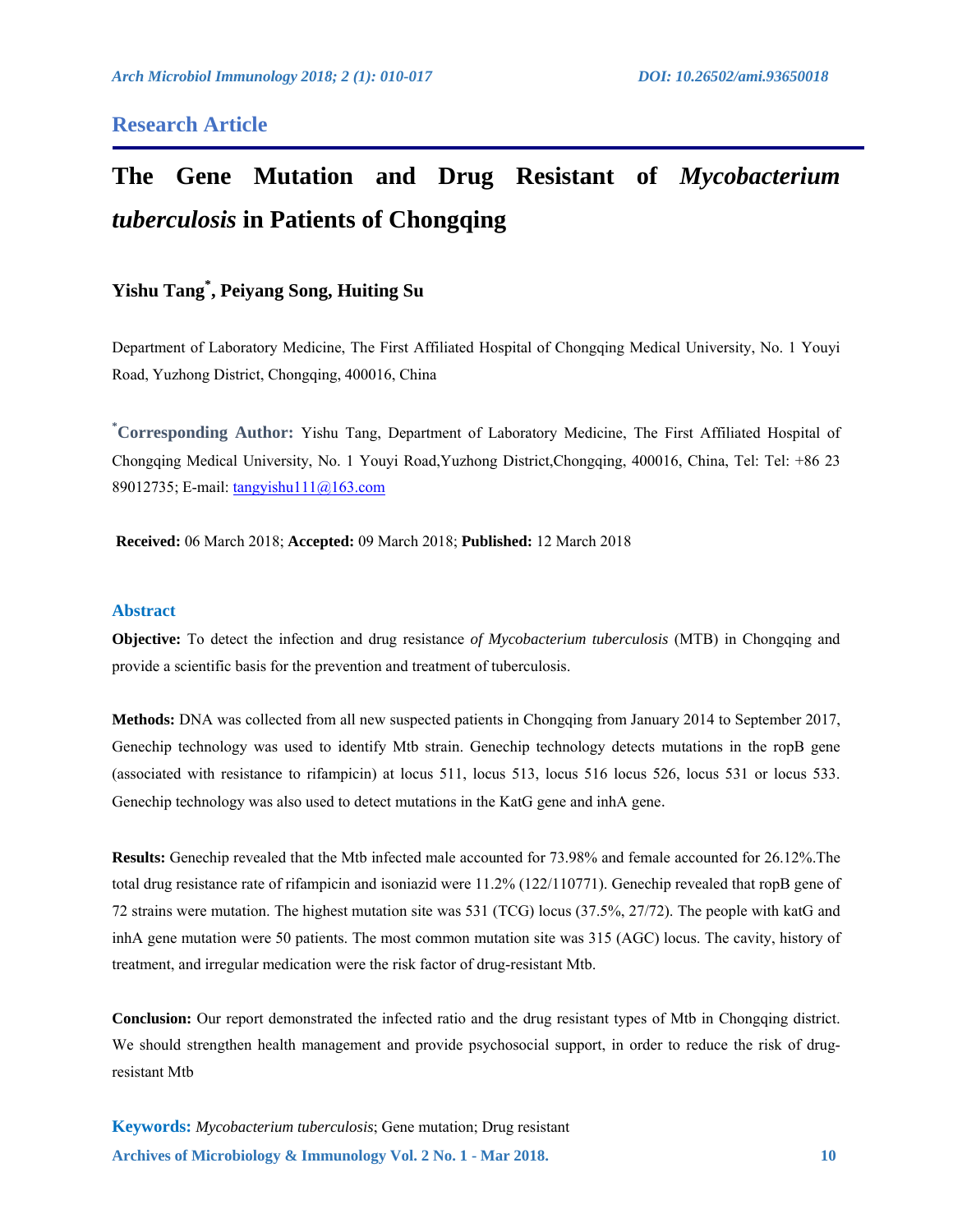## **1. Introduction**

Cancer-associated retinopathy (CAR) is a challenging clinical entity with often delayed diagnosis and difficult prognosis. The condition occurs in patients with typically known systemic malignancy but can precede cancer diagnosis. The clinical phenotype is varied, but typically includes optic nerve pallor, retinal vascular attenuation and visual field loss in the absence of obvious peripheral retinal abnormalities. Diagnosis is typically confirmed by serologic testing for anti-retinal antibodies. Numerous treatment options including systemic immune suppression with intravenous corticosteroids, intravenous immunoglobulins (IV Ig), and plasmapheresis have been used with mixed results. Even with treatment of the systemic malignancy, the prognosis typically involves worsening visual field loss. Anecdotal reports of intravitreal (intraocular) steroid injections have been able to demonstrate stability of visual field loss. This case report details the course of a patient with serologically confirmed cancer-associated retinopathy who showed initial improvement and later stabilization of visual acuity, optic nerve structure and function after a single intravitreal steroid injection in one eye.

#### **2. Materials and Methods**

#### **2.1 Research population**

From January 2014 to September 2017, the sputum, urine, pleural effusion, cerebrospinal fluid, and puncture fluid samples were collected from 6557 suspected TB patients (18-75 years) in The First Affiliated Hospital of Chongqing Medical University. All the patients were negative for hepatitis B virus, hepatitis C virus, human immunodeficiency virus (HIV),combined tumor and other symptoms of liver damage. This study was approved by the Institutional Review Board (IRB) committee of The First Affiliated Hospital of Chongqing Medical University. Written consent given by the patients was waived by the approving IRB.

#### **2.2 Detection by DNA microarray chip**

This study was based on the designing of oligonucleotide probes which can specifically detect the specific gene site of Mtb, and the mutations on the promoter of rpoB, KatG and inhA. Briefly, the DNA microarray chip technique (20) was used to test mutations in the rpoB gene at the 511, 513, 526, 531 and 533 codons. Common mutation sites to give an indication of RFP resistance. For INH resistance, the katG315 and inhA-15 mutation sites were assessed. The Mtb population detection kit and GeeDom Mtb drug detection kits (CapitalBio Corporation, Beijing, China) were operated according to the instruction of manufactory. The nucleic acid was extracted and PCR amplification. Once combined with a hybridization buffer (CapitalBio Corporation), the products were placed in a BioMixer chip hybridization instrument (CapitalBio Corporation) for hybridization. Then products were put in a slidewasher 8 chip dry cleaning instrument (CapitalBio Corporation) for washing and drying.Finally, the chip was placed in chip identification system (CapitalBio Corporation) for scanning and interpretation (LuxScanTM 10K/B software, CapitalBio Corporation).

#### **2.3 Statistical analysis**

**Archives of Microbiology & Immunology Vol. 2 No. 1 - Mar 2018.** 11 Mann-Whitney U tests of SSPS12.0 (SPSS, Inc., Chicago, IL, USA) were used to assess the difference between different groups. A two-tailed P<0.05 was considered statistically significant. The distribution of the study variables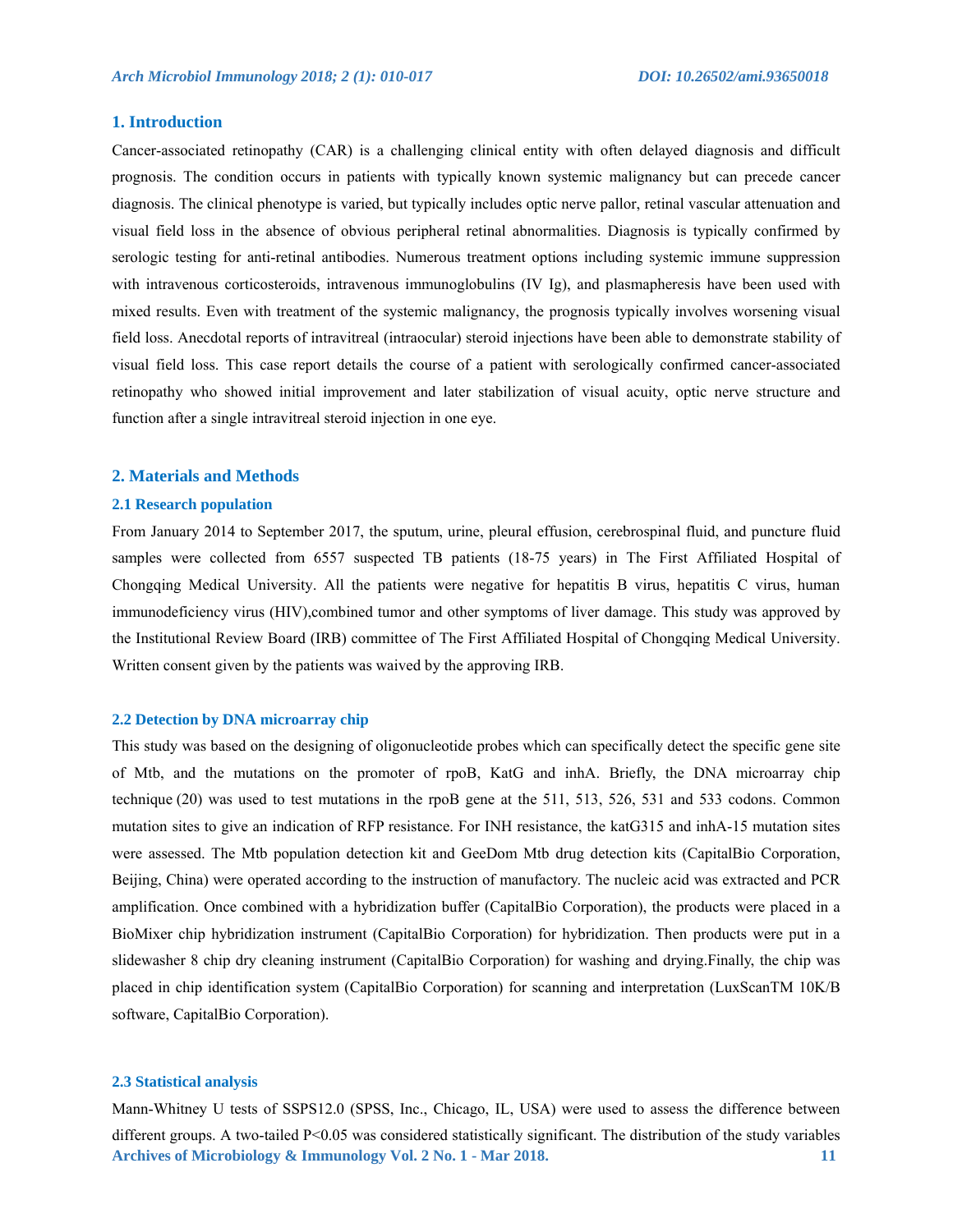was calculated using means with standard deviations for normal continuous variables or using median with quartile range for skewness variables, and frequencies and percent for categorical variables. For continuous variable comparisons, Student's t tests were used when equality of variances was satisfied, otherwise Satterthwaite-tests were conducted. We assessed effect of each "risk" factor for TB using binary logistic regression. Stepwise logistic regression was performed in this study.

# **3. Results**

#### **3.1 Mtb positive patients and positive types distribution**

We detected 6557 samples from 2014 to 2017 using Mtb strain identification gene chip and the Mtb positive ratio was 16.89%. The positive ratio in 2014-2017 was 27.14%, 21.13%, 14.46% and 12.67%, respectively (Table 1). The sputum, urine, pleural effusion, cerebrospinal fluid and puncture fluid were include in the sample types, which accounted for 22.9%, 6.5%, 17.5%, 15.8% and 37.3% , respectively (Table 2).

| Year      | <b>Total samples</b> | <b>Positive samples</b> | Positive $(\% )$ |
|-----------|----------------------|-------------------------|------------------|
| 2014      | 943                  | 256                     | 27.14            |
| 2015      | 1203                 | 254                     | 21.13            |
| 2016      | 2123                 | 307                     | 14.46            |
| 2017      | 2288                 | 290                     | 12.67            |
| 2014-2017 | 6557                 | 1107                    | 16.89            |

Table 1: The positive sample in the 6557 patient of Chongqing

|                  |      |     | Sample type   Sputum   Urine   Pleural Effusion | Cerebrospinal Fluid   Puncture Fluid |      |
|------------------|------|-----|-------------------------------------------------|--------------------------------------|------|
| Sample No.       | 254  | 72  | 194                                             | 175                                  | 412  |
| Positive $(\% )$ | 22.9 | 6.5 | 17.5                                            | 15.8                                 | 37.3 |

**Table 2:** The sample type distribution in 1107 Mtb positive patient

#### **3.2 The distribution of Mtb infected and drug-resistant patient**

**Archives of Microbiology & Immunology Vol. 2 No. 1 - Mar 2018. 12**  We then detected the sensitive situation of REF and INH in the 1107 Mtb positive samples, using the drug sensitive identification gene chip. The Table 3 demonstrated that infected male accounted for 73.98% (819/1107), and female accounted for  $26.12\%$  (P<0.05). Less than 20 years group, 20-39 years group, 40-60 years group and  $>60$  years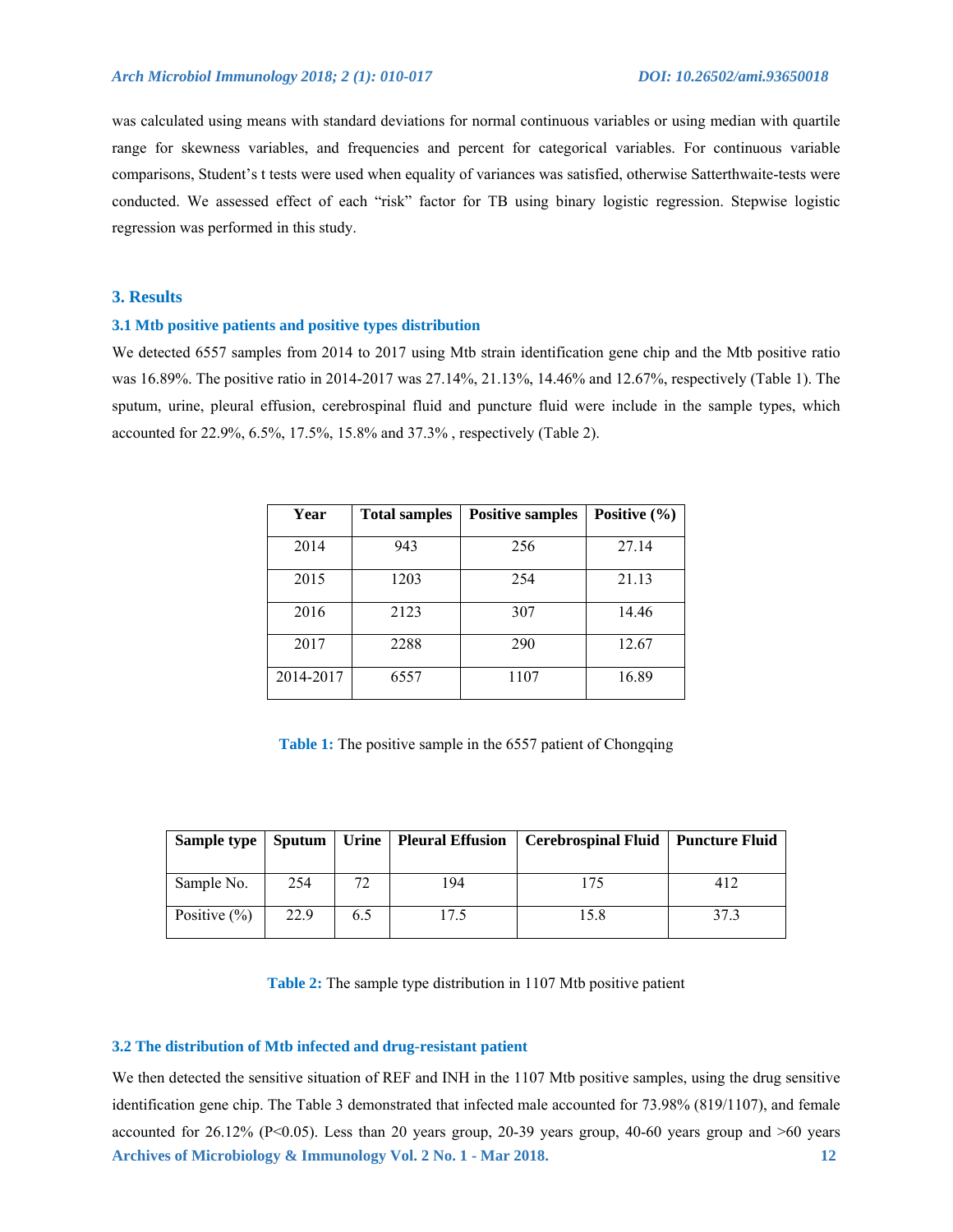group accounted for 3.52% (39/1107, 18.33% (203/1107), 32.61% (361/1107), 45.52% (504/1107), respectively. Therefore, the Mtb infected ratio increased by age. The general ratio of INH-resistant and RFP-resistant was 11.02 % ( $122/1107$ ). The INH-resistant and RFP-resistant ratio were 5.32% (59/1107) and 3.41% (38/1107), respectively. Both INH and RFP resistant ratio was 2.25 % (25/1107). According to the age group, the drug-resistant ratio of the >60 years group was the highest, accounting for 4.24% (47/1107).

| Drug sensitive type | <b>Gender</b> |               | Age groups (years) |       |       |     |
|---------------------|---------------|---------------|--------------------|-------|-------|-----|
|                     | <b>Male</b>   | <b>Female</b> | $20$               | 20-39 | 40-60 | >60 |
| Both sensitive      | 744           | 241           | 36                 | 176   | 316   | 457 |
| Resistant-REF       | 27            | 11            |                    | 7     | 16    | 14  |
| Resistant-INH       | 33            | 26            |                    | 13    | 21    | 24  |
| Both resistant      | 15            | 10            |                    | 7     | 8     | 9   |
| Total               | 819           | 288           | 39                 | 203   | 361   | 504 |

**Table 3:** The drug sensitive types in 1107 Mtb positive patient

# **3.3 The mutation site of ropB, katG and inhA gene**

The Table 4 showed the people with ropB gene mutation were 72 patients. Of these, the patients with single mutation were 68, double mutations were 3 patients, and triple mutations were 2 patients. The highest mutation site was 531 (TCG) locus (37.5%, 27/72). The people with katG and inhA gene mutation were 50 patients. Of these, the katG and inhA gene mutation ratio were 44.0% (22/50) and 42% (21/50), respectively. Meanwhile, both catch and inhale gene mutation ratio was 14% (7/50). The most common mutation site was 315 (AGC) locus.

| Gene | <b>Mutation site</b> | <b>Mutation type</b>                                                      | <b>Positive</b><br>samples | <b>Mutation</b><br>rate $(\% )$ |
|------|----------------------|---------------------------------------------------------------------------|----------------------------|---------------------------------|
| rpoB | 511 (CTG)            | $T\rightarrow C$                                                          | 11                         | 9.02                            |
|      | 513 (CAA)            | $C\rightarrow A, A\rightarrow C$                                          | 3                          | 2.45                            |
|      | 516 (GAC)            | $A \rightarrow T$ , $A \rightarrow G$                                     | 7                          | 5.74                            |
|      | 526 (CAG)            | $C\rightarrow T$ , $C\rightarrow G$ , $A\rightarrow T$ , $A\rightarrow G$ | 13                         | 10.66                           |
|      | 531 (TCG)            | $C\rightarrow T, C\rightarrow G$                                          | 27                         | 22.13                           |
|      | 533 (CTG)            | $T\rightarrow C$                                                          | 7                          | 5.73                            |
|      | 526, 533             |                                                                           | $\mathbf{1}$               | 0.82                            |
|      | 526, 531             |                                                                           | $\mathbf{1}$               | 0.82                            |
|      | 511, 516, 531        |                                                                           | 1                          | 0.82                            |

**Archives of Microbiology & Immunology Vol. 2 No. 1 - Mar 2018. 13**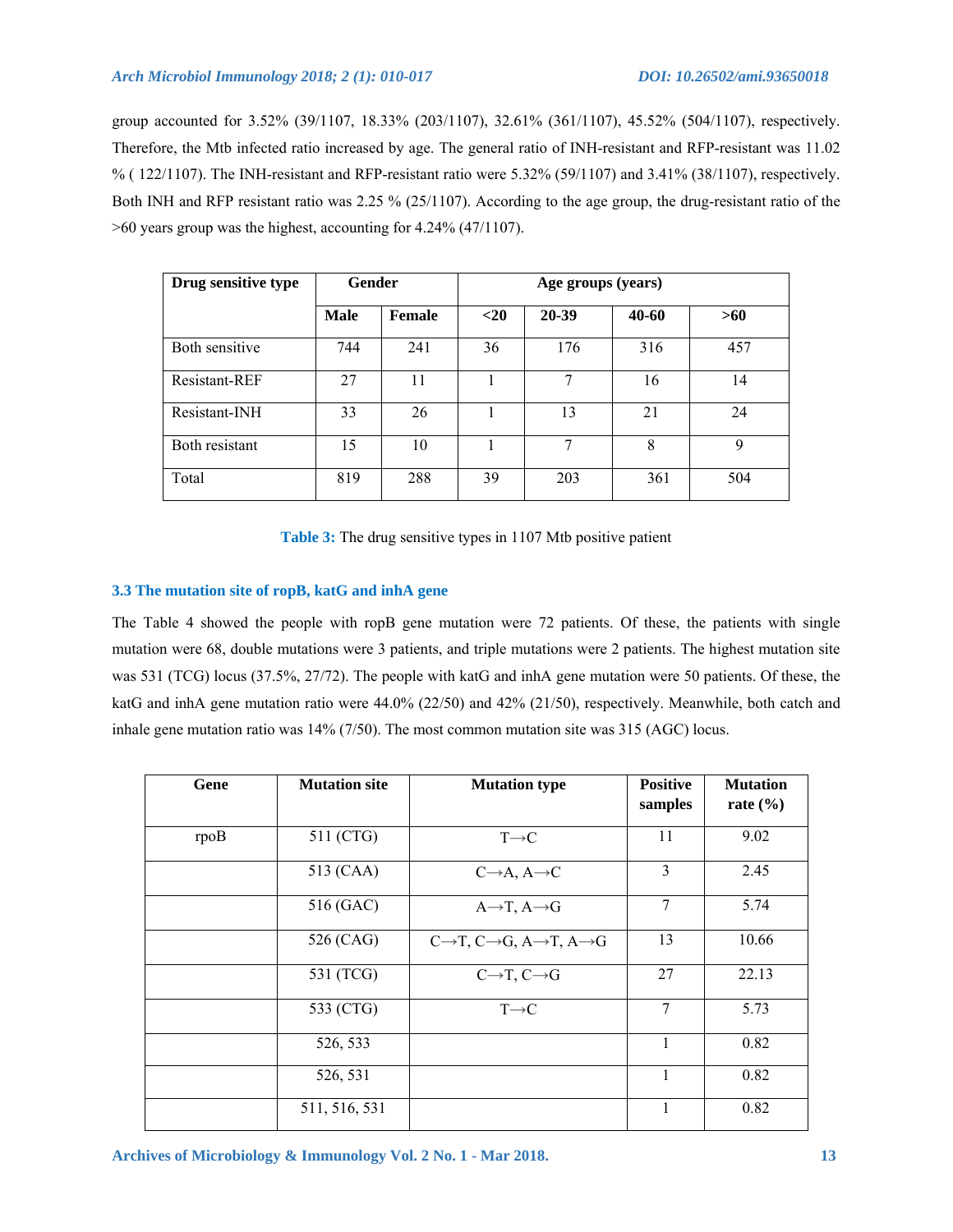|            | 511, 516    |                                     |    | 0.82  |
|------------|-------------|-------------------------------------|----|-------|
| katG       | 315 (AGC)   | $G\rightarrow C$ , $G\rightarrow A$ | 22 | 18.03 |
| inhA       | $-15$ (ACG) | $C\rightarrow T$                    | 21 | 17.21 |
| katG, inhA | $315, -15$  |                                     |    | 5.73  |

**Table 4:** The distribution of ropB, inhale, katG gene mutation

# **3.4 The risk factor analysis of drug- resistant Mtb**

The Table 5 demonstrated the age, marital status, cavity, history of treatment, and regular medication were statistically different between drug-resistant and control group (drug-sensitivity) (P<0.05). Otherwise, educational level and occupation have no difference between drug-resistant and control group (drug-sensitivity) (P>0.05).

| Social demographic characteristics              | Case group $(\% )$<br>$n=122$ | Control group (%)<br>$n = 985$ | ${\bf P}$ | OR (95% CI)               |
|-------------------------------------------------|-------------------------------|--------------------------------|-----------|---------------------------|
| Age(year)                                       |                               |                                |           |                           |
| $\overline{40}$                                 | $\overline{30}$               | $\overline{212}$               | 0.121     | $1.011(0.720-$<br>1.430)  |
| $\geq 40$                                       | 92                            | 773                            | 0.023     | $0.452(0.312-$<br>0.897)  |
| <b>Marital status</b>                           |                               |                                |           |                           |
| Unmarried/other                                 | 45                            | 321                            | 0.223     | $0.776(0.579-$<br>1.324)  |
| Married                                         | 77                            | 664                            | 0.012     | $0.440(0.305 -$<br>0.636) |
| <b>Educational level</b>                        |                               |                                |           |                           |
| Higher education                                | 21                            | 143                            | 0.582     | $1.132(0.728 -$<br>1.760) |
| Secondary education or below                    | 101                           | 842                            | 0.457     | $1.101(0.643-$<br>1.574)  |
| Occupation                                      |                               |                                |           |                           |
| Staff                                           | 10                            | 124                            | 0.267     | 1.818 (0.857-<br>3.859    |
| Housekeeping, domestic chores and<br>unemployed | 76                            | 578                            | 0.056     | $0.962(0.460-$<br>2.011)  |
| Worker                                          | 22                            | 209                            | 0.302     | 1.261 (0.574-<br>2.772)   |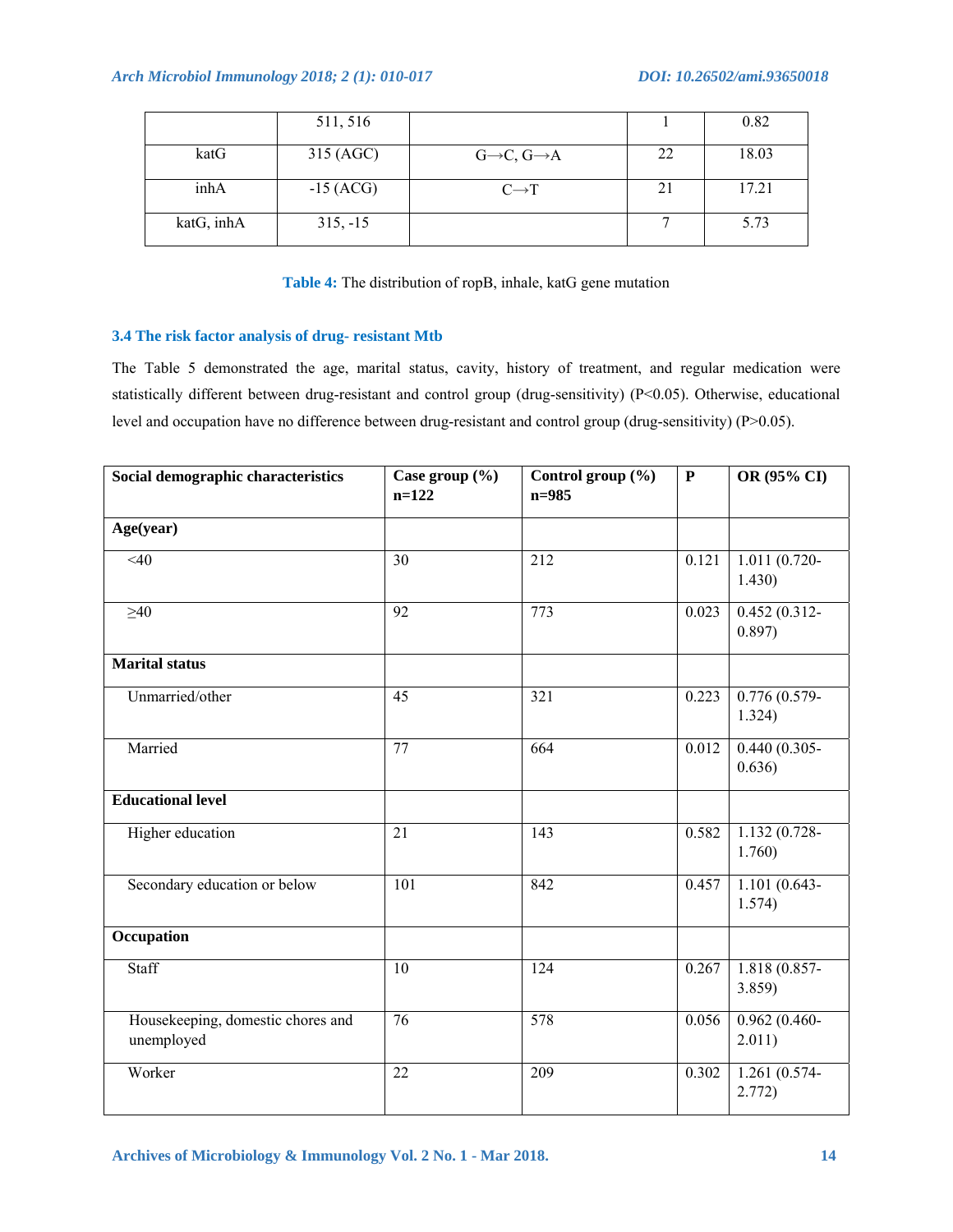*Arch Microbiol Immunology 2018; 2 (1): 010-017 DOI: 10.26502/ami.93650018* 

| other                       | 14 | 74  | 0.295 | $1.661(0.783 -$<br>3.292) |
|-----------------------------|----|-----|-------|---------------------------|
| <b>History of treatment</b> |    |     |       |                           |
| Yes                         | 51 | 671 | 0.023 | 1.394 (0.759-<br>2.583)   |
| No                          | 71 | 314 | 0.507 | 1.952 (0.843-<br>2.351)   |
| Cavity                      |    |     |       |                           |
| Yes                         | 42 | 269 | 0.031 | 1.467 (1.018-<br>2.113)   |
| No                          | 80 | 716 | 0.418 | 1.699 (0.986-<br>2.459    |
| <b>Regular medication</b>   |    |     |       |                           |
| Yes                         | 73 | 809 | 0.673 | 1.363 (0.824-<br>2.087)   |
| No                          | 49 | 176 | 0.016 | 2.115 (1.225-<br>3.195)   |

**Table 5:** Results of risk factors for MDR-TB by logistic regression analysis

# **4. Discussion**

The spread of Mtb seriously affected the people in the world. Moreover, the drug-resistant Mtb and its co-infection with HIV have seriously affected TB prevention and treatment [11]. Inherently, this has meant deterioration in the control of epidemics.

RFP and INH are primarily first-line anti-TB drugs. However, the effectiveness of the drugs has been greatly affected by the increase in drug resistance. A previous study has also suggested that in TB clinical strains demonstrate high levels of RFP (13.3%), INH (24.6%), and multi-drug (10.5%) resistance [5].

The most of RFP resistance related gene mutations located in the rpoB gene. The mutations on the 531 Ser, 526 His and 516 Asp codons accounted for 85% of the strains resistant to drugs. INH is another first-line anti-TB drug that is used together with RFP. Most INH resistance related to gene mutation were identified in the katG315 and inhA-15 mutations [11]. The primary mutation mechanism of INH-resistance in the MTB katG gene investigated was 315 AGC→ACC, Ser→Thr (S315T).

**Archives of Microbiology & Immunology Vol. 2 No. 1 - Mar 2018. 15**  We detected the suspected Mtb patients in Chongqing using gene chip method and the positive ration was 16.89 %. The general ratio of INH-resistant and RFP-resistant was 11.02 %,which was less than 13.49% in the report of Pang Y et al. [13]. The reason might be that we recruited new patients not retreatment patients. The Mtb infected male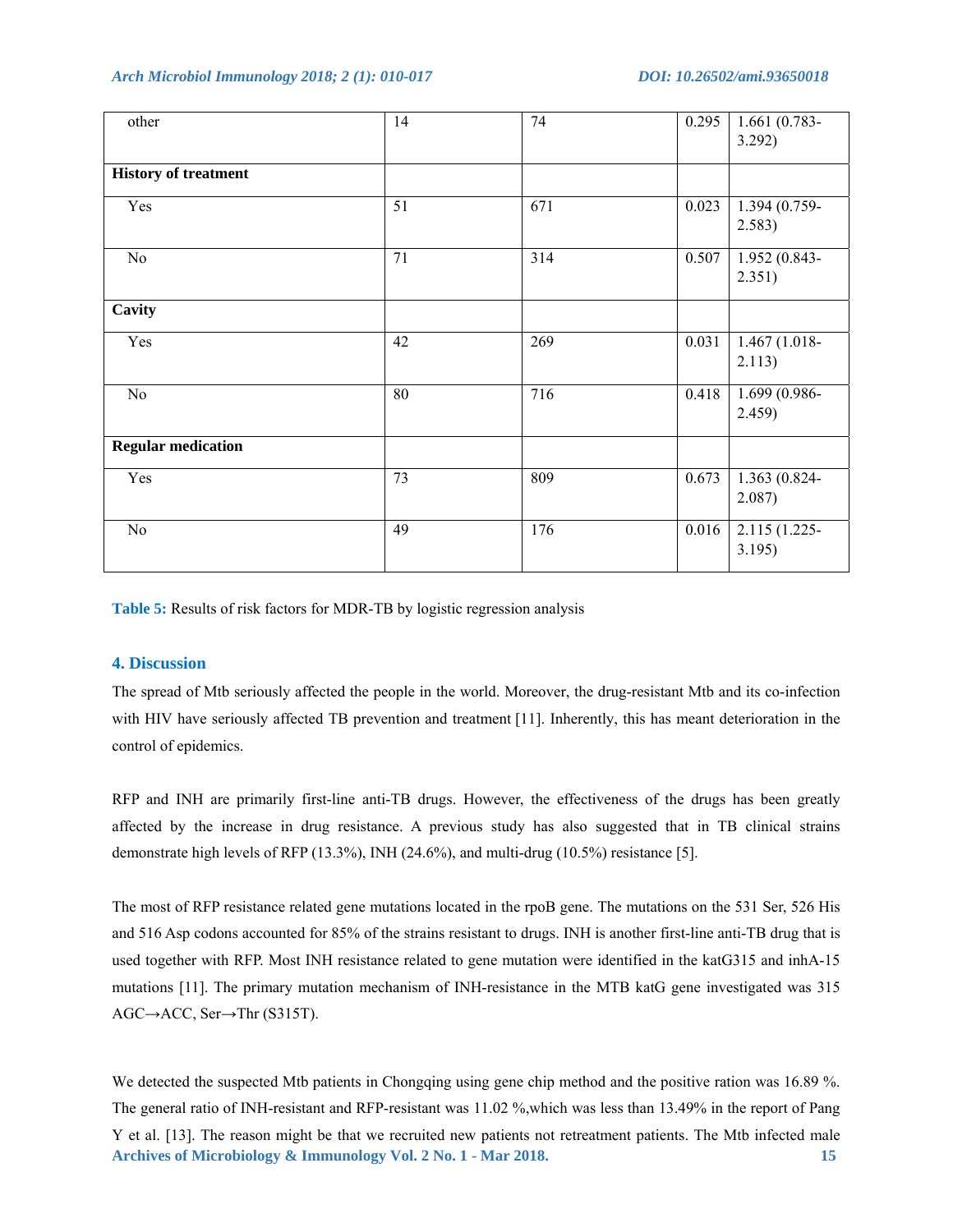## *Arch Microbiol Immunology 2018; 2 (1): 010-017 DOI: 10.26502/ami.93650018*

accounted for 73.98% and female accounted for 26.12%.The most Mtb infected people were men and the ratio of infected men/women was 2.5. The data showed no difference with the report of Pang Y et al. [13]. Our report demonstrated the history of treatment was the risk factor of the drug-resistant , which consisted with the report of the report of Lomtadze N et al. [14]. Moreover, irregular medication was another risk factor, which consisted with the report of the report of DIANDÉ S et al. [15]. The irregular medication caused disease relapse and drug-resistant Mtb became the dominant bacteria. The cavity was also another risk factor in our report, which In accordance with the study of Ahmad AM et al. [16]. There were lots of drug-resistant Mtb in the cavity, so the Mtb might spread easily.

Our report demonstrated the infected ratio and the drug resistant types of Mtb in Chongqing district. The risk factors associated with drug resistant are complex; we should reinforce early detection, rapid diagnosis, and standardize therapy, in order to make sure that the patients take the full course of the treatment to reduce the risk of drug resistant types of Mtb.

#### **Acknowledgements**

This work was supported by a grant from National Natural Science Foundation of China (No 81501818 of Yishu Tang) and the National Key Clinical Specialties Construction Program of China.

## **Conflict of interest**

The authors declare no conflicts of interest.

# **References**

- 1. Timings, DereticV. Mechanisms of action of isoniazid. Mol Microbiol 62 (2006): 1220-1227.
- 2. RanguelovaK, SuarezJ, MagliozzoRS, MasonRP. Spin trapping investigation of peroxide-and isoniazidinduced radicals in *Mycobacterium tuberculosis* catalase-peroxidase. Biochemistry 47 (2008): 11377-11385.
- 3. World Health Organization (WHO).(2008). Anti-tuberculosis drug resistance in the world. Fourth global report. WHO, Geneva.
- 4. YuX, ShenX, TangP. Analysis of multi-drug resistance of *Mycobacteriumtuberculosis* derived from tuberculosis patients in Suzhou city. J Clin Pulmon Med 17 (2012): 269-270.
- 5. Herrera L, Jiménez S, Valverde A, García-ArandaMA, Sáez-NietoJA. Molecular analysis of rifampicinresistant *Mycobacteriumtuberculosis* isolated in Spain (1996-2001). Description of new mutations in the rpoB gene and review of the literature. Int J Antimicrob Agents 21 (2003): 403-408.
- 6. Van Der Zanden AG, TeKoppele-Vije EM, Vijaya BhanuN, Van Soolingen D, Schouls LM. Use of DNA extracts from Ziehl-Neelsen-stained slides for molecular detection of rifampin resistance and spoligotyping of *Mycobacterium tuberculosi*s. J Clin Microbiol 41 (2003): 1101-1118.
- 7. Harding CV, Boom WH. Regulation of antigen presentation by *Mycobacterium tuberculosis*: A role for Tolllike receptors. Nat Rev Microbiol 8 (2010): 296-307.
- 8. Kleinnijenhuis J, OostingM, Joosten LA, Netea MG, Van Crevel R. Innate immune recognition of